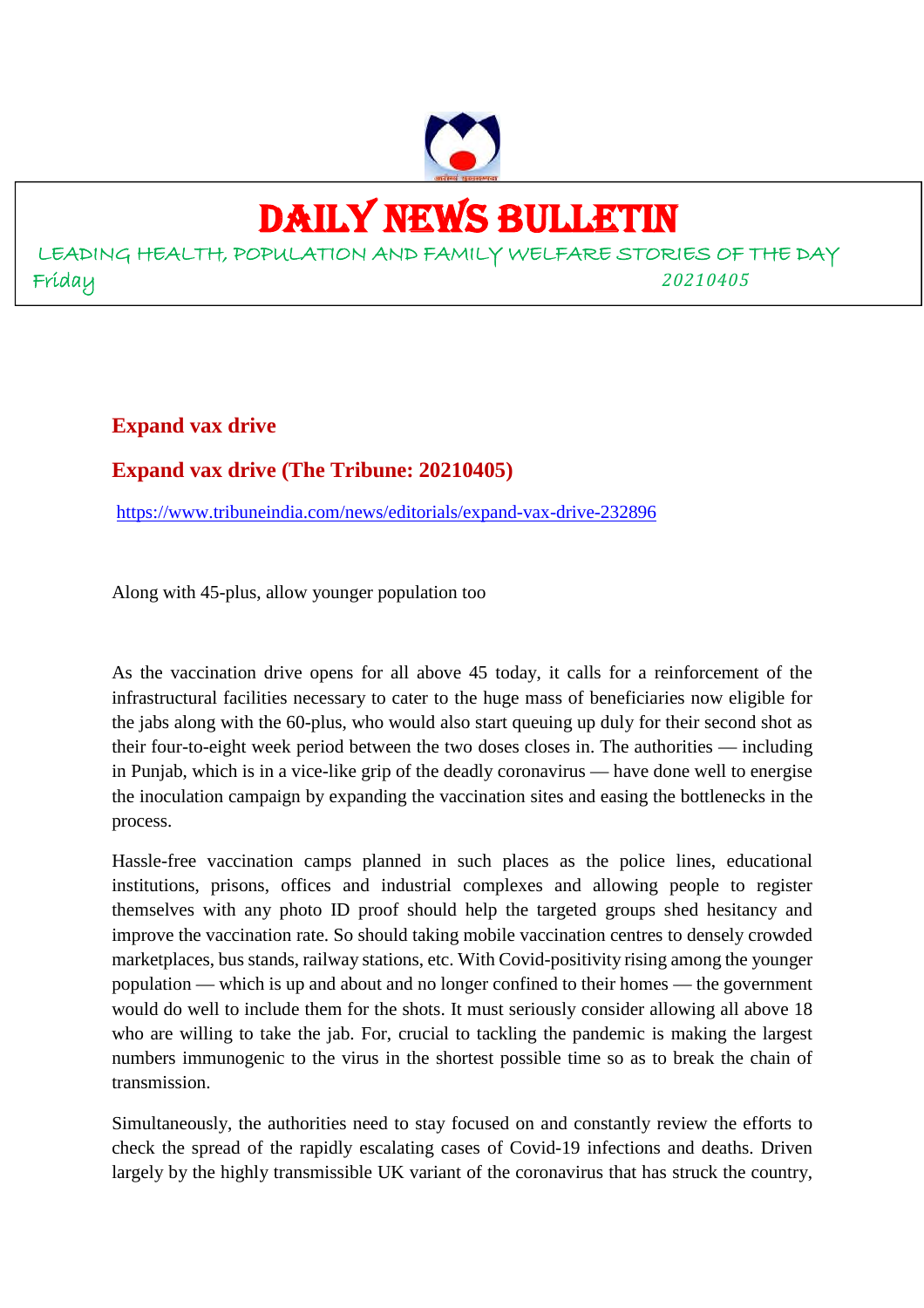the surge has given rise to a grave situation. Any laxity or complacency in following the Covidappropriate behaviour at both the individual and institutional (both government and private) levels is fraught with serious repercussions. Irresponsible actions have the potential to spin our hard-pressed health system out of control. Ramping up sampling and testing of random people in crowded places and contacts of Covid patients is urgently needed to contain the virus. Only then can we avoid another lockdown.

### **Covid**

### **Covid surge worsens, curbs intensify, lockdown back (Hindustan Times: 20210405)**

https://epaper.hindustantimes.com/Home/ArticleView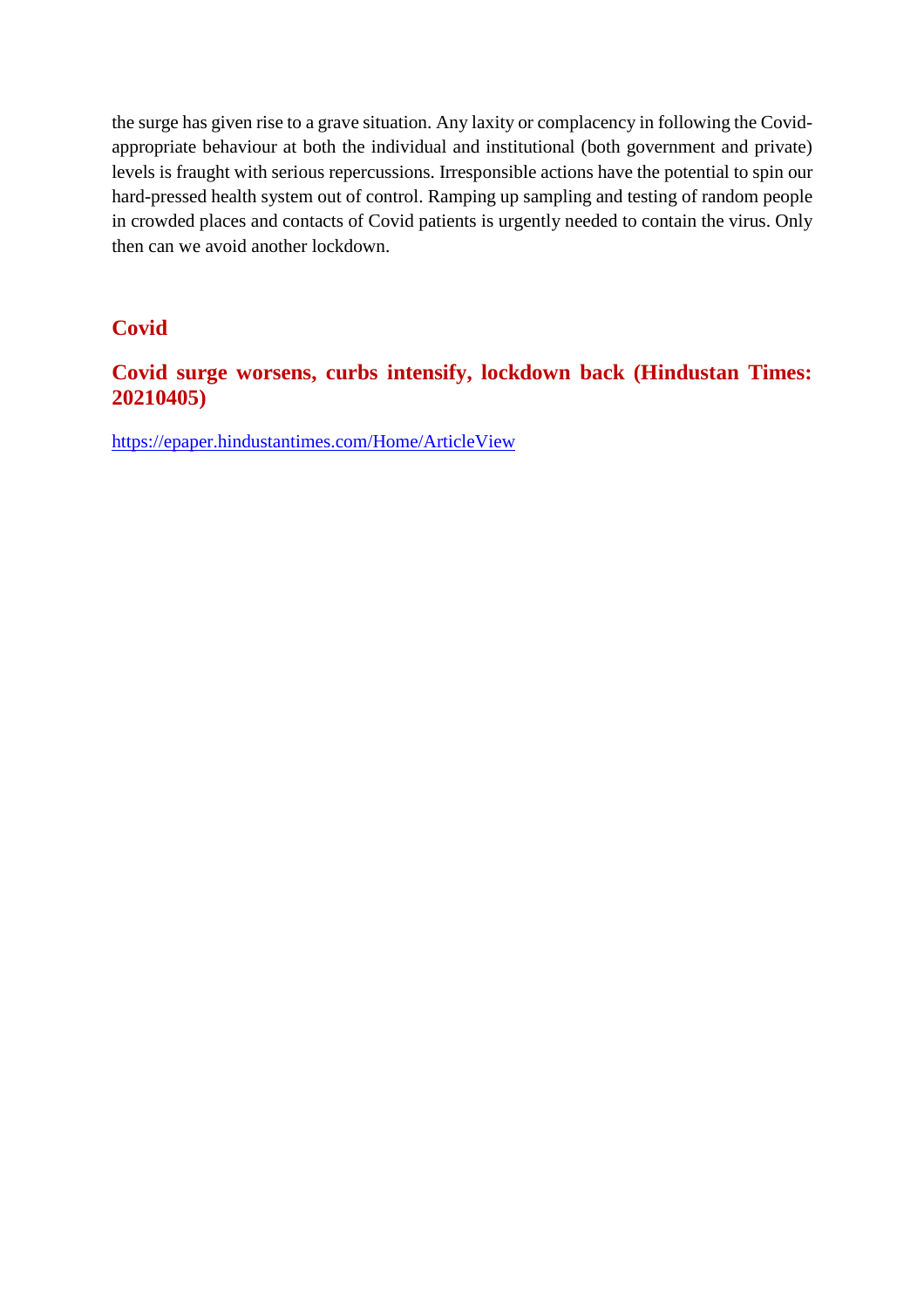### **Maha goes into curfew mode**

India's worst-hit state, Maharashtra, announced stringent Covid-19 restrictions from Monday, after a rapid rise in infections now accounting for more than half the daily new cases in the country

**COMPLETE** 

**WEEKENDS** 

on Monday

**LOCKDOWN ON** 

**TIMINGS: 8pm** 

on Friday to 7am

#### **PERIOD OF THESE STRINGENT RESTRICTIONS:**

From 8pm on **Monday (April 5)** to April 30

#### **WHAT COMES UNDER ESSENTIAL AND EMERGENCY**

- **SERVICES?**
- Medical services
- Sanitation services
- Public transport
- Groceries

State government; municipal corporations, financial services, including banks, mediclaim. insurance; power-water supply

Domestic helps, but they won't be allowed in mini containment zones

Essential services establishments will have to ensure their staff is vaccinated at the earliest

Housing societies with more than five patients to be declared mini containment zones. No outsiders will be allowed

#### **WHAT ABOUT CEREMONIES?**

· Wedding ceremonies allowed with a maximum of 50 attendees

. Not more than 20 people allowed for funerals

· Managements of wedding venues to be fined ₹10,000 if restrictions not followed



reason

Vaccination in progress at a Worli hospital. ANSHUMAN POYREKAR/HT

### **WHAT STAYS SHUT**

**Non-essential shops,** 

malls and markets

video parlours,

to remain shut for

dine-in. Only home

deliveries allowed

Salons, spa and beauty parlours



**Theatres, multiplexes, Religious places. However, priests** will be allowed to amusement parks water parks and clubs enter the premises for daily rituals



**Restaurants, eateries Except for Class 10** and 12 exams. schools and colleges will between 7am and 8pm remain shut



**PARTIAL LOCKDOWN ON WEEKDAYS** 

**NIGHT CURFEW: Citizens can't step** 

out from 8pm to 7am without a valid

**SECTION 144 DURING THE DAY: More** 

than five people cannot be seen

Parks, beaches, gardens to remain 7am. However, the to restrict timings



closed from 8pm to local administration has been empowered further if needed





**Only essential** and emergency services exempt from all restrictions through the week

Fine of ₹500 to be levied for not wearing masks in public places

#### THE OFFICE SCENE

Private offices to switch to work-from-home. Private offices in essential sectors. including banks, stock market, insurance, pharma, Mediclaim telecom electric supply, water supply can remain open

Govt offices to operate at 50%. Health, medical education and other essential services to operate at 100%. Visitors not allowed No firm is allowed to terminate a worker testing +ve





**Public transport.** including buses. autos, trains, flights. Buses (100%), autos (2 passengers max) and taxis to operate at 50% capacity. No standing passengers allowed in buses and long-distance trains



**Hotels can keep** their restaurants open for dining for quests



**Home delivery of** essential services and e-commerce commodities will be allowed between **Jam and 8pm** 



Printing and distribution of newspapers



**Industrial units** and construction sites will continue to operate without any restrictions. Construction companies will have to arrange for stay of workers.

Vaccination in progress at a Worli hospital. ANSHUMAN POYREKAR/HT

The Maharashtra government on Sunday announced a partial lockdown of the state from 8pm on Monday till April 30, in view of the alarming rise in Covid-19 cases. The state also recorded its highest one-day spike of 57,074 fresh infections.

Besides a complete lockdown on weekends (see box), a strict night curfew of 11 hours and prohibition of gatherings of more than five people during the day, the state has announced shutting down of shops and establishments dealing in non-essential commodities, restaurants, eateries, malls, theatres, multiplexes and religious places.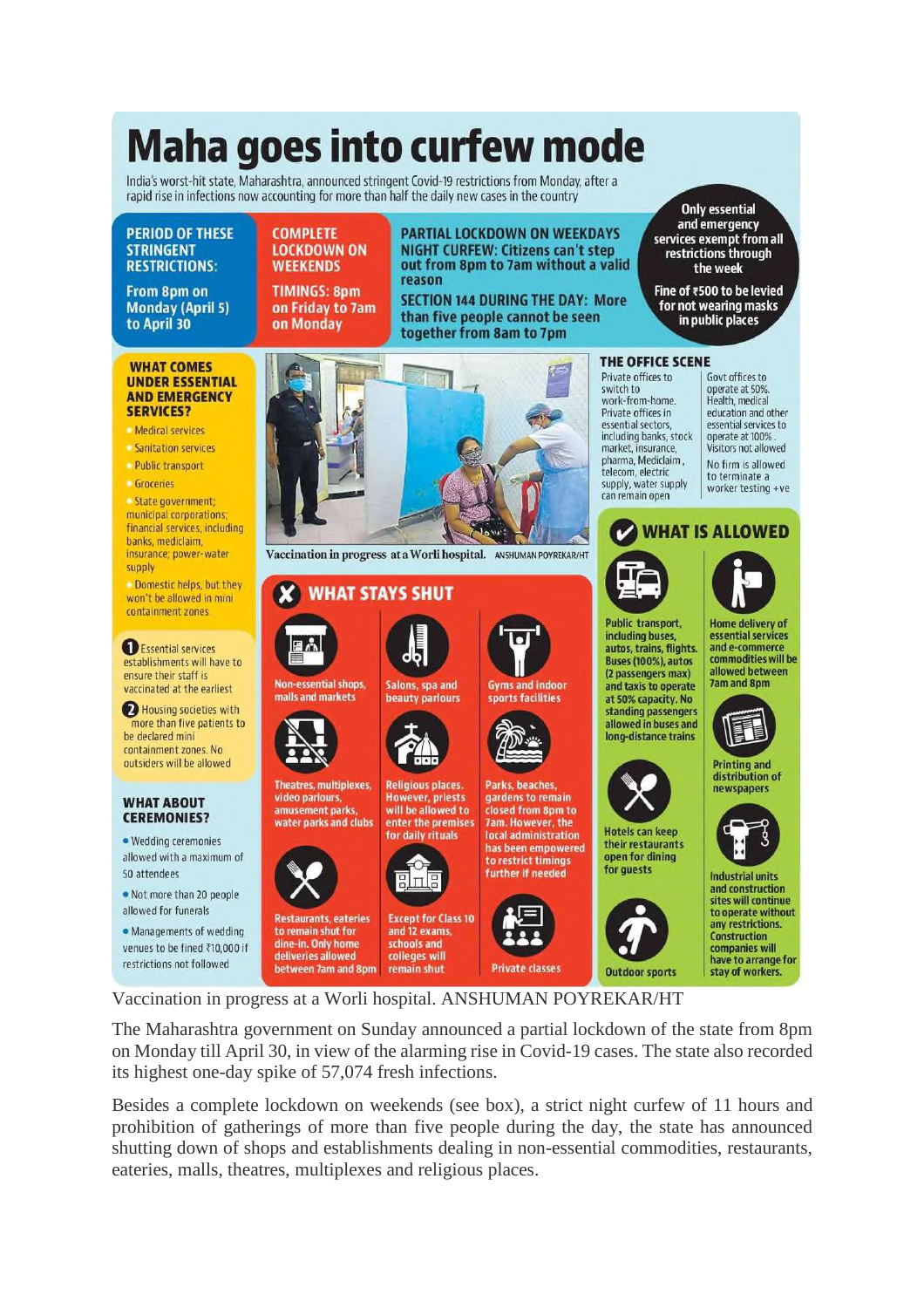The state government has imposed three-fold restrictions from 8pm on April 5. The night curfew, which has been in place since last week, has been made stringent by allowing only people engaged in essential services and those with a valid reason to step out of their homes from 8pm to 7am. There will be complete lockdown on weekends between 8pm on Friday and 7am on Monday. Assembly of more than five people from 7am to 8pm has also been prohibited as per provisions of section 144 of CrPC, the notification issued by the government has stated.

Chief minister Uddhav Thackeray convened an urgent meeting of his council of ministers on Sunday to deliberate on stricter curbs. The partial lockdown was allowed after the cabinet meeting and the detailed SOP was issued later in the day. Before the cabinet meeting, Thackeray spoke to leader of opposition Devendra Fadnavis and Maharashtra Navnirman Sena (MNS) chief Raj Thackeray held meetings with key industrialists and producers of TV serials and films. Thackeray, in his address to the people of Maharashtra on Friday, had hinted at stricter curbs by the weekend. He also warned that the state was on the verge of a lockdown if the surge continued for another 15 days as there could be a serious shortage of beds and health services.

Maharashtra reported its highest ever one-day spike of 57,074 cases, which led to breaching of the 3 million mark of cases, which stand at 3,010,597. Mumbai city remained the highest contributor to the daily caseload with 11,206 new infections, pushing the tally to 452,681. The active cases in the state stands at 430,503, including the highest number (81,317) in Pune and (66,803) in Mumbai.

The surge in cases has resulted in a shortage of beds and oxygen in many cities and districts, forcing the state government to shut industrial units consuming oxygen in large quantities to shut.

Under the new phase of Break the Chain, shops, establishments operating in non-essential commodities, hotels, multiplexes, theatres, water parks, clubs, salons and beauty parlours have been shut. Religious places across faiths have been shut down, though the priests attached to them have been allowed to carry out daily rituals at them.

Private offices, too, have been instructed to go on work-from-home mode, while government offices are allowed to work at 50% of their work force. The private offices in essential services, including banking, insurance, pharmaceuticals, water-power supply are allowed to operate from offices, while government offices dealing with the Covid-19 pandemic will operate at 100% of their workforce.

"We are not touching the industrial sector as it is directly linked with the financial health of the state. The industrial units, construction sites are allowed to operate, while the shooting of films and TV serials can go on by adhering to the Covid-19 protocol," Nawab Malik, minority affairs minister, said after the cabinet meeting. He said that the public transport, including trains, buses, auto-taxis, flights can continue to operate by adhering to revised norms, Taxi and autos can operate at 50% of their capacity, while no standing passengers are allowed in buses and long-distance trains.

The government has not reduced the timings of commuting in the local trains for the general public in the Mumbai Metropolitan Region (MMR). The state expects the crowding to reduce as private offices, shops, establishments in non-essential services are not allowed to operate. Similarly, the e-commerce sector has been allowed to operate with home deliveries allowed between 7am and 8pm. The vaccination of delivery boys has been made mandatory, though the notification is silent on how they will be vaccinated if they are below 45 years of age.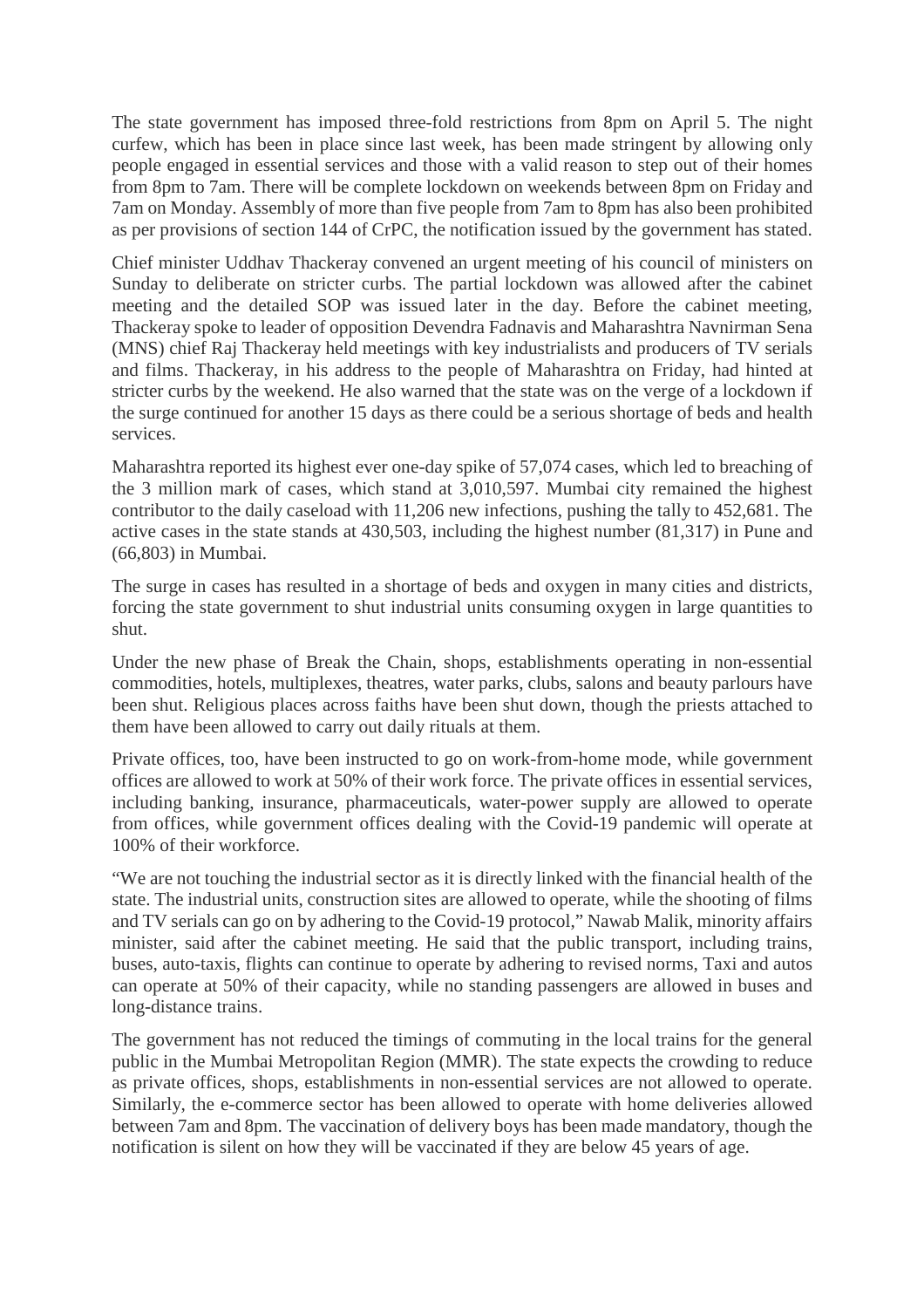The housing societies with more than five active patients will now be declared as mini containment zones, with not outsiders allowed to visit premises, according to the state notification. Fadnavis announced full cooperation with the state government. "We are going through a scary stage of the second wave of the Covid-19 pandemic. The transmission of the virus is faster and proving fatal, leading to a rise in the mortality rate. We have appealed to BJP workers and leaders to cooperate with state authorities and actively participate in the vaccination drive. But at the same time, the state government should undertake awareness drive to apprise people with the fatal nature of the new strain. The state government should also stop the disconnection of the electricity supply for non-payment of bills," he said.

State health minister Rajesh Tope said that besides stepping up health care infrastructure, the state government is aiming at ramping up the vaccination drive. "After vaccinating 462,000 citizens on Saturday, we are now aiming to increase the daily numbers to more than 600,000 people per day by increasing vaccination centres and operating them 24X7. Our entire focus will be breaking the chain of transmission. Similarly, districts administrations have also been directed to increase the number of beds. To overcome the shortage of oxygen supply, which we have been facing even after reserving 90% of the production for medical purposes ,we have decided to shut down the industrial units consuming oxygen in large quantities," he said.

Tope said a decision about Class 10 and 12 exams will be taken after due deliberation with state board, central boards and experts form the education sector. "School education minister Varsha Gaikwad told the state cabinet that they have prepared various options in relation to Class 10 and 12 exams and the decision will be taken after due deliberation. She will discuss the issue with chief minister Uddhav Thackeray, officials from state board, other boards including CBSE, ICSE before arriving at a certain decision. They tapping the option of promoting students to a certain extent," he said.

Tope said the state was taking strict action against black marketing related to a few crucial medicines like Remdesivir.

### **Rare diseases**

### **A good start: On rare diseases and government support for treatment (The Hindu: 20210405)**

https://www.thehindu.com/opinion/editorial/a-good-start-the-hindu-editorial-on-governmentsupport-for-continual-treatment-of-those-with-rare-diseases/article34239498.ece

Fund support from government is vital for continual treatment of those with rare diseases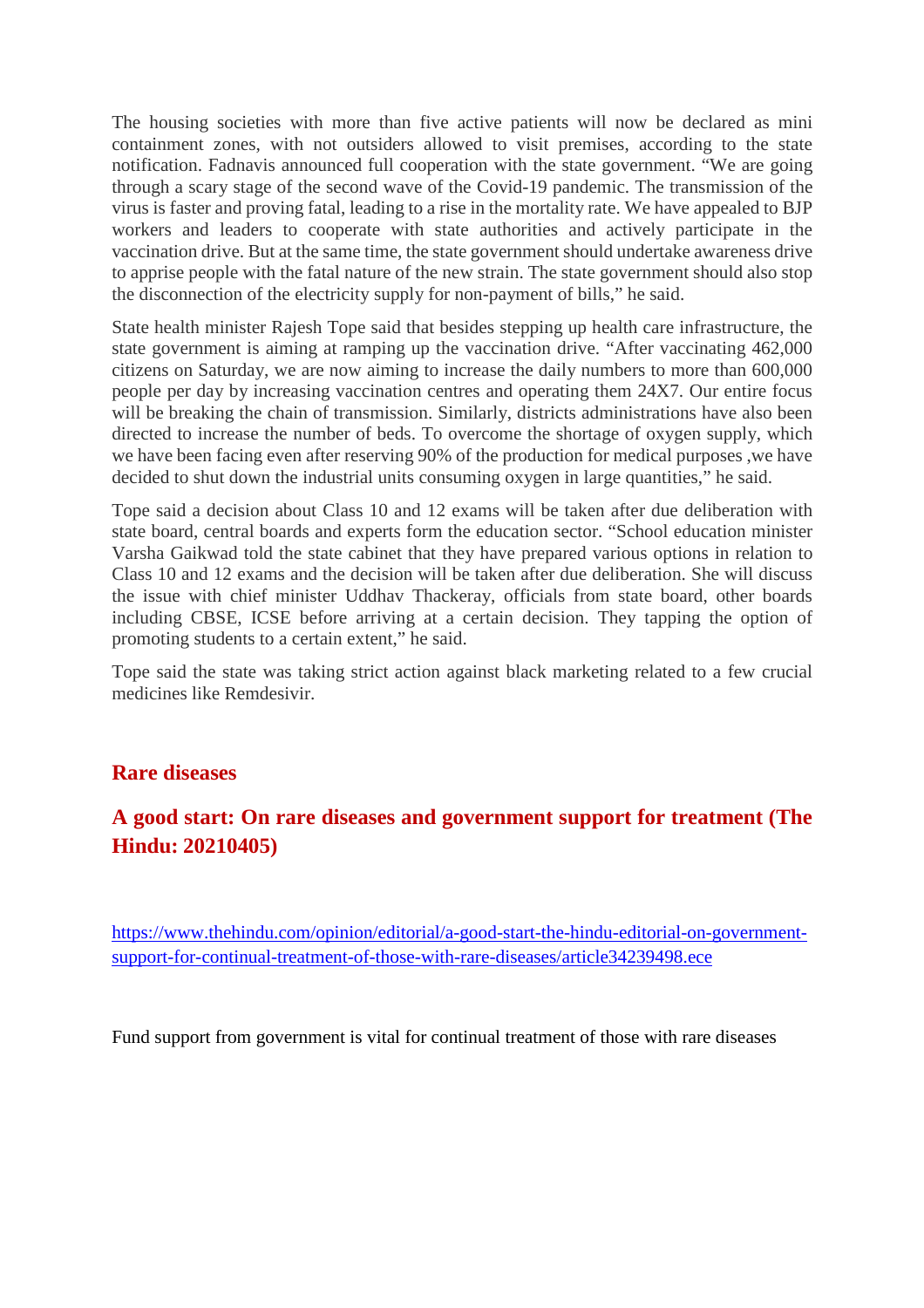### **Coronavirus updates | (The Hindu: 20210405)**

https://www.thehindu.com/news/national/coronavirus-live-updates-april-3- 2021/article34228756.ece

Delhi Capitals player Axar Patel tests positive for COVID-19; Tokyo-bound archers' second dose of vaccine next week

India recorded the highest single-day rise in coronavirus cases in six months

### **Coronavirus**

### **Coronavirus | Mortality, positivity rate rising in south India (The Hindu: 20210405)**

https://www.thehindu.com/sci-tech/health/mortality-positivity-rate-rising-insouth/article34208984.ece

Kerala adds 26 deaths; Hyderabad cases equal Telangana's early March peak; cases soar in Karnataka

Andhra Pradesh reported four new deaths and 1,184 COVID-19 infections on Wednesday, the highest single-day number since November 21 last year.

### **Covid New Cases (The Asian Age: 20210405)**

http://onlineepaper.asianage.com/articledetailpage.aspx?id=15508906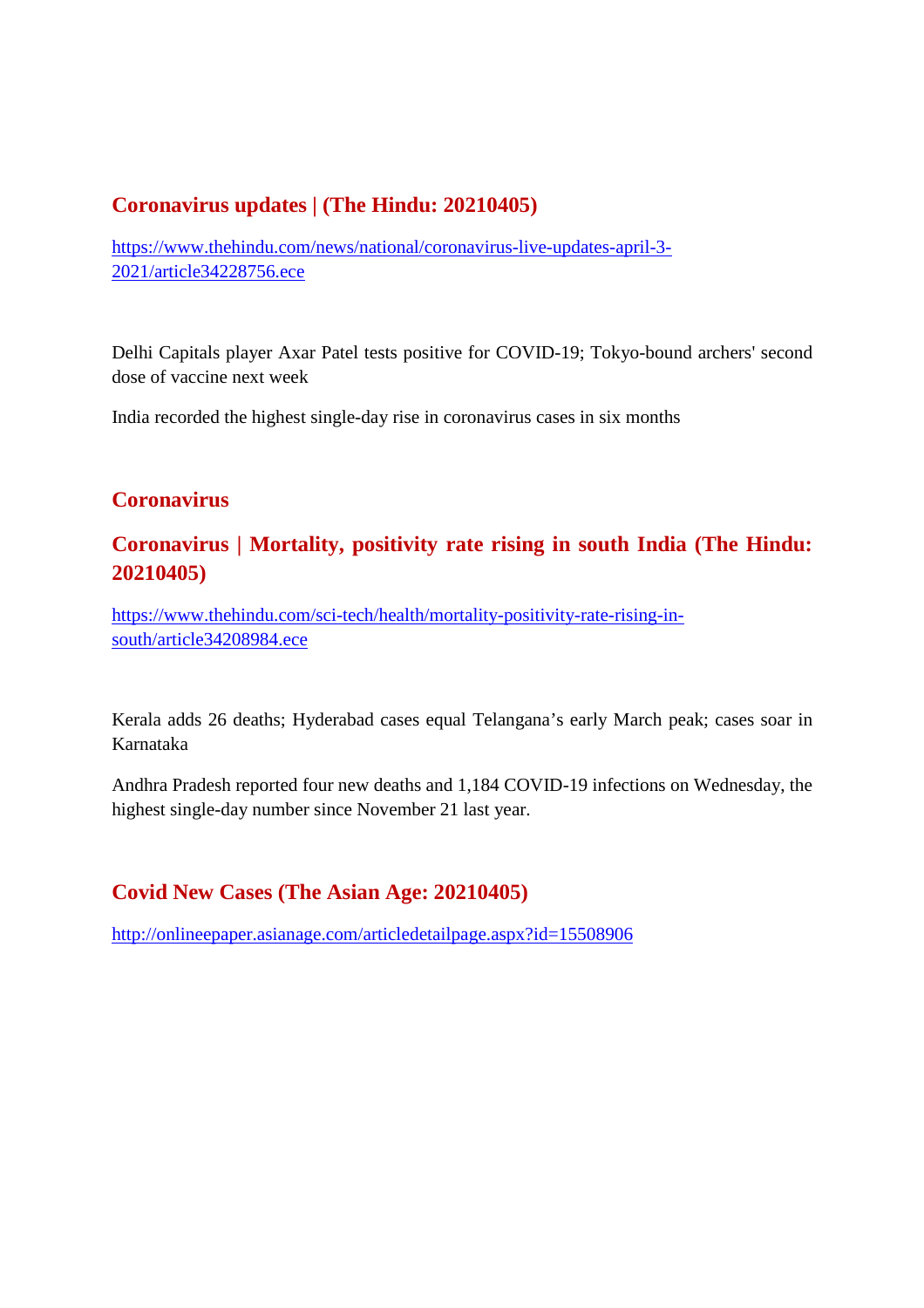93K new cases, 513 deaths in 24 hrs Community awareness is key: Modi

## **As Covid cases** rise, PM holds high-level meet

**VINEETA PANDEY** NEW DELHI, APRIL 4

With fresh cases of coronavirus now reaching alarming levels, Prime Minister Narendra Modi on Sunday called for a meeting to review the<br>pandemic situation and vaccination programme in the country. The Prime Minister said that a fivefold strategy of testing, tracing. treatment. Covid-appropriate behaviour and vaccination, if implemented with utmost seriousness and commitment, would be effective in timely curbing the spread of the virus.

India on Sunday recorded 93,249 fresh cases, the highest single-day rise since September 19, and 513 new deaths in last 24 hours with the highest numbers coming from Maharashtra. The state will now see weekend lockdowns from Friday 8 pm to Monday 7 am during which only essential services and transportation, including buses,<br>trains and taxis, will be permitted, but gathering

**PRIME MINISTER Modi** said that a five-fold strategy of testing, tracing, treatment, Covidappropriate behaviour and vaccination would be effective in timely curbing the virus' spread

of more than five persons is prohibited and government offices will work at 50 per cent capacity.

"In the coming days, there is a possibility of a<br>lockdown-like situation on Saturdays and Sundays. There will be a restriction on visiting open spaces, including garden, beaches, Gate-<br>way of India and other places on Saturdays and<br>Sundays," Maharashtra<br>minister Aslam Shaikh said.

Karnataka, too, has issued guidelines for gyms saying occupancy at any time cannot exceed 50 per cent of the capacity. and equipment and premised should be sanitised regularly after each use. During the meeting the PM directed that for **Turn to Page 4**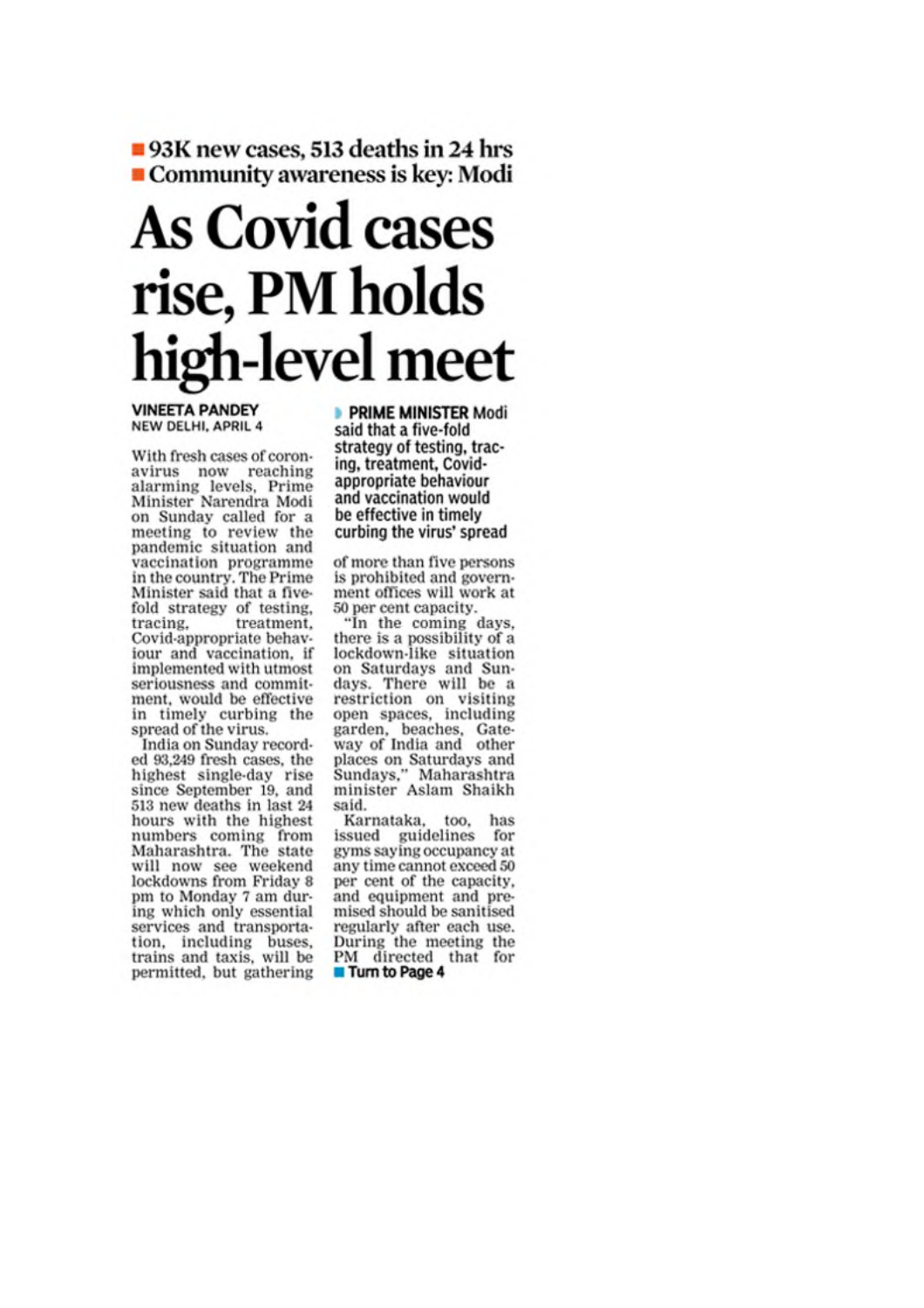### **Covid Situation (The Asian Age: 20210405)**

http://onlineepaper.asianage.com/articledetailpage.aspx?id=15509011

### As Covid cases rise, PM holds high-level meet

Continued from Page 1 sustainable Covid-19 management, awareness of the community and its involvement needed for which a special campaign for Covid appropriate behaviour with emphasis on 100 per cent mask usage. personal hygiene and sanitation at public places, workplaces and health facilities will be organised from April 6-14. Mr Modi directed officials to continue with the missionmode approach in the States and districts reporting high cases so that the collective gains of Covid-19 management in the country in the last 15 months are not squandered.

Mr Modi called attention of health authorities to avoid mortality under all circumstances by ramping up healthcare infrastructure, through availability of oxygen, ventilators besides required logistics, and ensuring that clinical management protocols are followed across all hospitals as

well as for those in-home care. He also highlighted the need to ensure effective implementation of containment measures and urged states to take stringent measures with comprehensive restrictions in places witnessing high surge to curb the spread. The PM directed that Central teams, consisting of public health specialists and clinicians, should be sent to Maharashtra in view of high case load and deaths, and to Punjab and Chhattisgarh because of the disproportionate number of deaths being reported there.

During the meeting, a detailed presentation was made highlighting alarming rate of growth of Covid-19 cases and deaths in the country with 10 states contributing to more than 91 per cent of cases and deaths. It was noted that the situation in Maharashtra, Punjab and Chhattisgarh is of serious concern.

i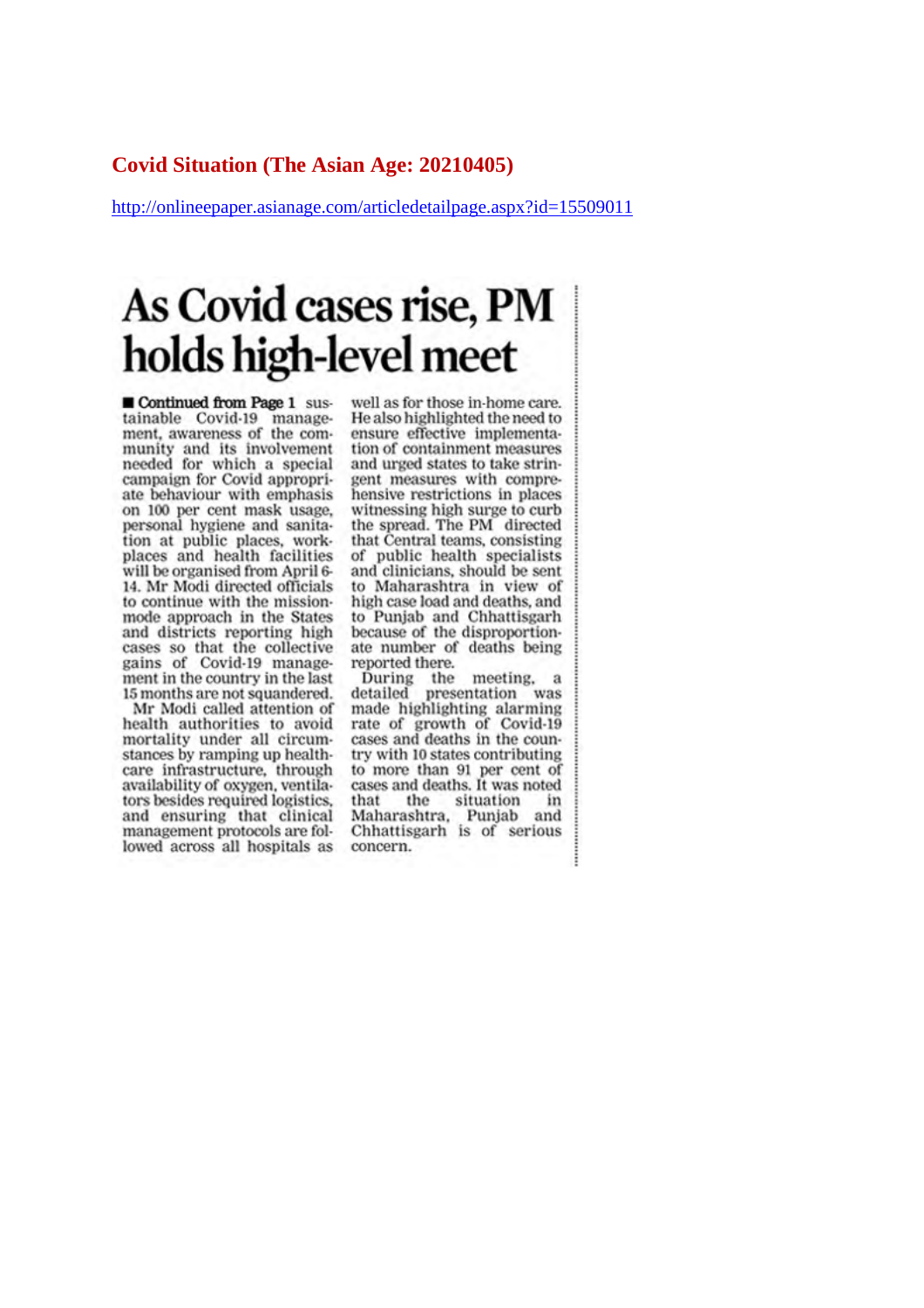### **Food and nutrition**

### **Ripe or unripe: Which banana should you eat and when? (The Indian Express: 20210405)**

https://indianexpress.com/article/lifestyle/health/banana-type-eat-time-dixa-bhavsar-7254008/

Bananas are extremely healthy and are a great way to satiate those unwanted hunger pangs

bananas benefits, banana relation digestion, how to aid digestion, best food for digestion, benefits of bananas, health, gut health, indian express newsBananas contain healing phytochemicals such as potassium.(Photo: Pixabay)

Bananas are one of the best foods to have to not only satiate hunger pangs but also for an instant boost of energy. But did you know which type of banana should you have and at what time?

If ayurvedic practitioner Dr Dixa Bhavsar is to go by, it is always good to be aware of the type of banana you are having and the best time to consume the same.

As a general rule, bananas should be eaten alone and not with any other fruit or meals, or milk.

Ripe or unripe: Which banana should you eat and when?

Bananas are extremely healthy and are a great way to satiate those unwanted hunger pangs

bananas benefits, banana relation digestion, how to aid digestion, best food for digestion, benefits of bananas, health, gut health, indian express newsBananas contain healing phytochemicals such as potassium.(Photo: Pixabay)

Bananas are one of the best foods to have to not only satiate hunger pangs but also for an instant boost of energy. But did you know which type of banana should you have and at what time?

If ayurvedic practitioner Dr Dixa Bhavsar is to go by, it is always good to be aware of the type of banana you are having and the best time to consume the same.

As a general rule, bananas should be eaten alone and not with any other fruit or meals, or milk.

### **Coronavirus Infection (Hindustan: 20210405)**

https://epaper.livehindustan.com/imageview\_744897\_86745208\_4\_1\_05-04-2021\_0\_i\_1\_sf.html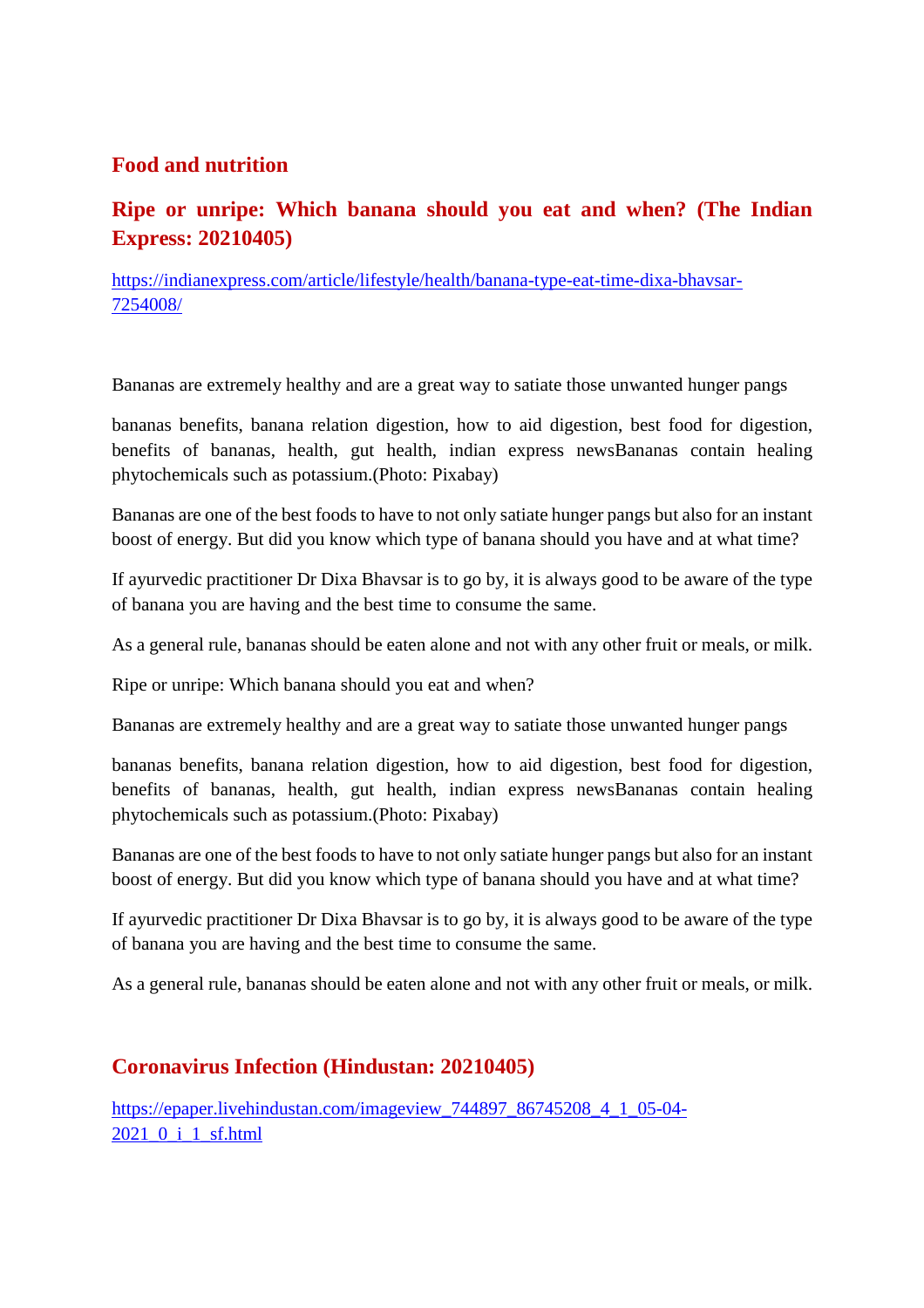### सारे रिकॉर्ड ध्वस्त, इससे पहले 17 सितंबर को देश में 97894 संक्रमित मिले थे

## चिंताजनकः पहली बार एक लाख कोरोना मरीज मिले

नई दिल्ली | विशेष संवाददाता

देश में रविवार को कोरोना संक्रमण के सारे रिकॉर्ड ध्वस्त हो गए। पहली बार एक दिन में एक लाख से ज्यादा नए मरीज मिले। महामारी की शुरुआत से लेकर अब तक एक दिन में मिले कुल संक्रमितों की यह सर्वाधिक संख्या है। इससे पहले पिछले साल 17 सितंबर को देश में 97894 कोरोना मरीज मिले थे जो सर्वाधिक थे।

वर्ल्डोमीटर के मुताबिक, रविवार रात 12 बजे तक एक लाख तीन हजार 764 नए मामले सामने आ चुके थे और इसमें बढोतरी जारी थी। महाराष्ट में 57,074 नए मामले सामने आए, जो किसी एक दिन में राज्य में सर्वाधिक संख्या है। वहीं, 222 और मरीजों की महमारी से मौत हो गई। राज्य के स्वास्थ्य विभाग ने एक बयान में यह जानकारी दी। दिल्ली, कर्नाटक, युपी, समेत 10 राज्यों में संक्रमण तेजी से बढ रहा है।

प्रधानमंत्री मोदी ने हालात का **जायजा लिया** : इससे पहले प्रधानमंत्री नरेंद्र मोदी ने आला अफसरों के साथ बैठक की और संक्रमण थामने को पांच सत्रीय रणनीति पर जोर दिया। इनमें ज्यादा से ज्यादा लोगों की जांच. संक्रमितों के संपर्क में आए लोगों की तलाश. सही उपचार. कोरोना अनुकल व्यवहार व टीकाकरण शामिल है।



महाराष्ट्र में नागपुर के जीएमसी कोविड अस्पताल में बिस्तरों की कमी के कारण एक बेड पर दो मरीजों को रखना पड रहा। • एएनआई

### महाराष्ट्र में हर सप्ताहांत लॉकडाउन का ऐलान

- महाराष्ट्र में हर शुक्रवार शाम आठ ालसञ्चल राज्य सुबह ७ बजे तक<br>बजे से सोमवार सुबह ७ बजे तक<br>लॉकडाउन, बार–रेस्तरां,मॉल बंद
- हरियाणा में घर के अंदर होने वाले कार्यक्रमों में 200 लोगों को अनुमति ▶ रफ्तार तेज के 13

**इलाज सुनिश्चित करें:** प्रधानमंत्री ने कोरोना से होने वाली मौतों को रोकने के लिए स्वास्थ्य तंत्र को सक्रिय करने को कहा ताकि ऑक्सीजन, वेंटीलेटर और अन्य जरूरी सुविधाएं उपलब्ध हो सकें। सभी अस्पताल क्लिनिकल मैनेजमेंट प्रोटोकाल को लागू करें। इसके साथ ही बिस्तरों की उपलब्धता. जांच एवं समय पर अस्पताल में भर्ती किया जाना भी दिल्ली-मुंबई में बेकाबू संक्रमण 00 मरीज दिल्ली में रविवार को  $\mathbf{J} \mathbf{J}$  मिले, 21 संक्रमितों की मौत केस महाराष्ट्र में मिले,

 ${\bf 57,074}$  कुंस महाराष्ट्र म मिल,

सनिश्चित किया जाए।

विशेषज्ञों की विशेष टीम भेजी **जाएंगी:**प्रधानमंत्री ने महाराष्ट्र, पंजाब और छत्तीसगढ़ में कोरोना के ज्यादा मामलों एवं मौतों के मद्देनजर जन स्वास्थ्य विशेषज्ञों की टीमें भेजने को कहा। उन्होंने कहा कि रोकथाम के उपायों का प्रभावी पालन किया जाए। इसमें सामुदायिक स्वयंसेवकों की मदद

#### १० राज्यों में मामले बढे

इस मौके पर प्रधानमंत्री को एक विस्तृत प्रस्तुतीकरण दिया गया जिसमें बतायाँ कि 10 राज्यों में पिछले 14 दिनों के दौरान किस प्रकार तेजी से कोरोना संक्रमण बढ रहा है। इन राज्यों में कोरोना के 91 फीसदी मौतें एवं संक्रमण पाए गए हैं।

से सक्रिय मामलों का पता लगाया जाए। उन्होंने राज्यों से कहा कि वह जिन स्थानों पर मामले बहुत ज्यादा बढ़ रहे हैं, वे रोकथाम के लिए आवश्यक सख्त कदम उठाएं। प्रधानमंत्री ने 6-14 अप्रैल के बीच एक विशेष जागरुकता अभियान चलाने का निर्णय लिया गया जिसमें लोगों को कोरोना अनकल व्यवहार अपनाने पर जोर दिया जाएगा।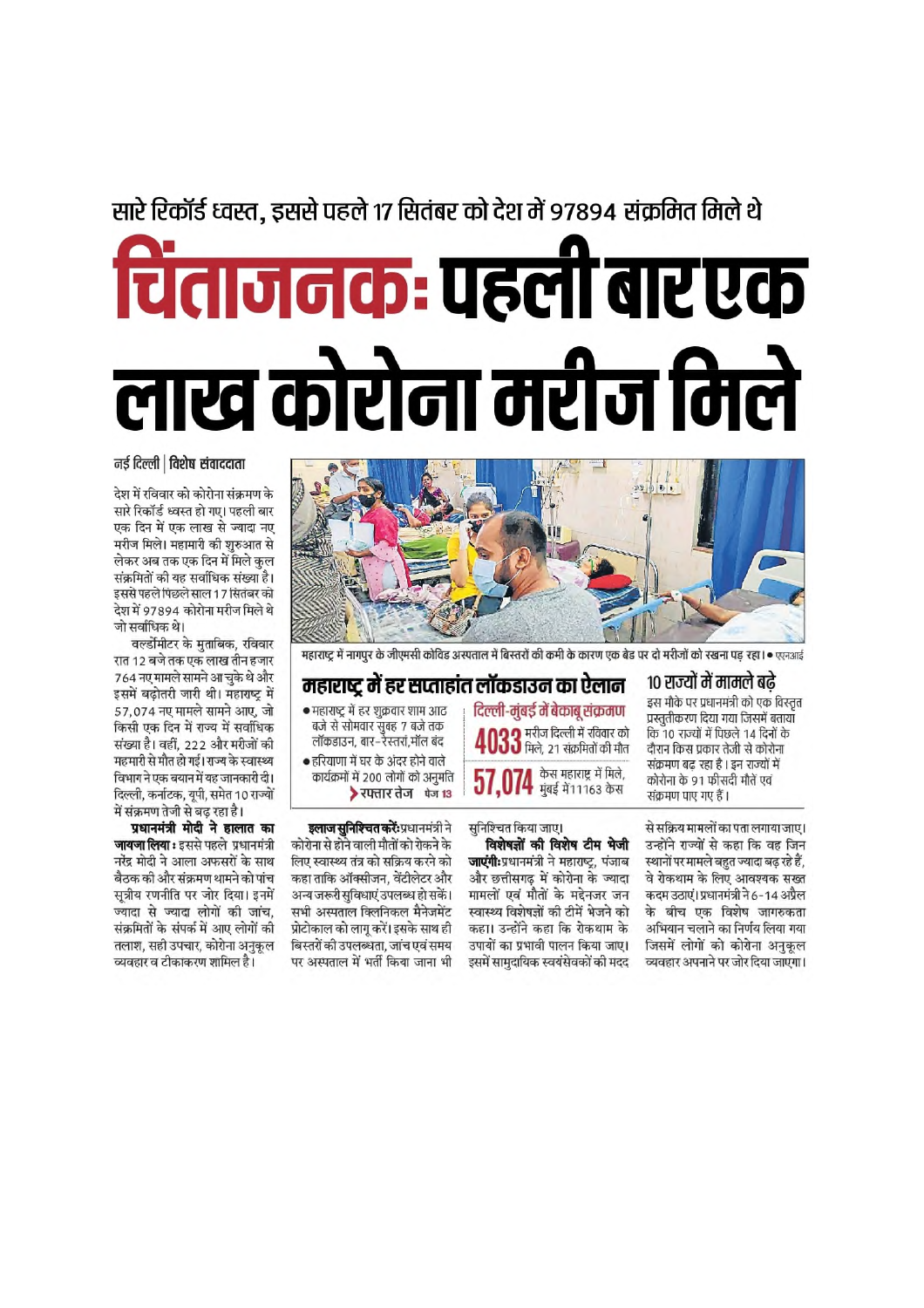### **Infection (Hindustan: 20210405)**

### https://epaper.livehindustan.com/imageview\_744899\_86738468\_4\_1\_05-04- 2021 2 i 1 sf.html

• राजधानी में 13 हजार से अधिक हर्ड सक्रिय मरीजों की संख्या • चार दिनों में 54 लोगों ने कोरोना के कारण दम तोड़ा

#### से एक दिन में सर्वाधिक २१ ग ٠ cbd

#### दिसंबर २०२० को एक दिन र्चिताजनक 30 म्पसंबर 2020 का रक मन<br>में 21 मौत हुई थी दिल्ली में<br>कोरोना के कारण इससे पूर्व माइक्रो कंटेनमेंट जोन सरकार के पांच कदम दिल्ली में रोजाना औसतन 150 से नई दिल्ली | वरिष्ट संवाददाता ा<br>|} टीकाकरण<br>|} को बढ़ाया **081** सोगों की मौत हो<br>बाकी है अब तक<br>कोरोना के चलते क्लस्टर<br>सर्विलांस बढाया बाहर से आने वालों अधिक कंटेनमेंट जोन बनाए जा रहे हैं। अभी माडको कंटेनमेंट जोन बनाए े की रैंडन जांच I टिल्ली में कोरोना संक्रमण की स्थिति हा अन्ना नाइफ़ा फेटनगट जान बना<br>जा रहे हैं, जिनमें सिर्फ उस मकान कोरोना मामलों की दिल्ली के सभी बस सरकार ने बिगड़ती जा रही है। नए संक्रमितों की या संस्थान को सील करते हैं जहां दो मानना का<br>मैपिंग के जरिए दिल्ली राख्यार न<br>टीकाकरण को बढ़ा .<br>अहॉ. रेलवे स्टेशनों और कोरोना से मृत्युदर बढ़कर 1.64 फीसदी संख्या बढ़ने के साथ कोरोना से मौत के या उससे अधिक कैस पाए जाते हैं। जहा, रसप रहस्ता जा<br>एयरपोर्ट पर आने वाले<br>सभी यात्रियों की रैंडम दिया है । अप्रैल से पहले<br>रिया है । अप्रैल से पहले<br>रोजाना औसतन 30 .<br>सरकार ने क्लस्ट नाराया है। दिल्ली के स्वास्थ्य विभाग के .<br>आंकडों में भी उछाल आ सा है। रविवार 2338 2618 2917 .<br>सर्विलांस बढा दिया है, ल गई है। दिल्ली में कोरोना के सक्रिय<br>अनुसार दिल्ली में कोरोना के सक्रिय 2022 को जारी रिपोर्ट के अनुसार बीते 24 घंटे नए मामले बढ रहे जिससे एक ही स्थान कोरोमा जांच की जा रही इ.स.र लोगों को कोरोना में कोरोना के कारण 21 लोगों की मौत मरीज बढकर 13.982 हो गए हैं।इनमें पर कोरोना संक्रमण के .<br>दिल्ली में कोरोना के मामलों का है। ताकि दूसरे राज्यों से का टीका लगाया जा न्तजनकुकाः 13,782 हानदहाइनन<br>से दिल्ली के विभिन्न अस्पतालों में<br>2727 मरीज भर्ती हैं। वहीं कोविड हो गई। गाफ भी लगातार बढ़ रहा है। अप्रैल अधिक मामलों पर तेजी आने वाले कोरोना संक्रमित रहा था. अप्रैल में ...<br>यह इस साल में अभी तक एक दिन 1 अप्रैल 2 अप्रैल 3 अप्रैल 4 अप्रैल जाक ना रानातार बढ़े रहा है। इतरा<br>माह में 2790 से शुरू होकर पहले<br>चार दिनों में यह संख्या 4033 से काबू पाया जा व्यक्ति को बाहर ही रोका रत पा, जारत न<br>प्रतिदिन 50 हजार को<br>टीका लग रहा है। में सबसे अधिक लोगों की मौत का केयरसेंटर में 32 और कोविड मेडिकल जा सकें। सकेगा। संक्रमण दर भी तेज हुई यार दिना न पह सख्या 4033<br>मामले प्रतिदिन तक पहुंच चुकी है।<br>विशेषज्ञों का कहना है कि आने वाले<br>दिनों में मामलों भी तेजी से उछाल आंकड़ा है। इससे पहले 30 दिसंबर मेंटर में 46 मरीज भर्ती हैं। दिल्ली में अप्रैल महीने में कोरोना के 2020 को एक दिन में 21 लोगों ने होम आइसोलेशन में भर्ती मरीजों की कंटेनमेंट जोन कोविड चालान ि कोविड चालान<br>हिल्ली सरकार ने 25 मार्च से<br>करने वालों के रिवलाफ तेजी से<br>करने वालों के रिवलाफ तेजी से 4 मामलों की संक्रमण दर तेजी से बढ संख्या बढ़कर 7144 हो गई है। वहीं<br>वदेभारत मिशन के तहत आए पांच कोरोना के मामलों को फैलने से<br>रोकने के लिए सरकार औसतन कोरोना से जान गंवाई थी। वहीं । बीते चार नानला का सक्रमण पर तथा से पर<br>रही है | 31 मार्च को संक्रमण दर<br>2 .71 थी, जो 4 अप्रैल को 4 .64 काराना से जान नवाई था। वहा, बात चार<br>दिनों में दिल्ली में कोरोना संक्रमण से 54 देखने को मिल सकता है। 4033 प्रतिदिन 150 से अधिक कंटेनमेंट लोगों की मौत हो चुकी है। मरीज आइसोलेशन में हैं। दिल्ली में करने वालों के रिवलाफ तेज़ी से 3567 1958 फीसदी तक पहुंच गई है। ा ना नालत चुना है।<br>दिल्ली के स्वास्थ्य विभाग के शनिवार को कोरोना की जांच के लिए जोन बना रही है, ताकि कोरोना - २१२ वाला व एउटा में गाया।<br>अभियान चलाया हुआ है । इसमें 25 9798 184 4.48  $4.11$ अनुसार रविवार को दिल्ली में 4033 सारमार का माराना मन जाय काराए<br>86899 टेस्ट हुए जिसमें 4.64 फीसदी<br>मरीज कोरोना संक्रमित पाए गए। इन  $3.57$ वायरस से संक्रमित मरीजों को एक मार्च से ३१ मार्च तक लगभग साढे नावरस्स संस्कृतसम्मानस्य का एक<br>ही स्थान पर रखा जा सके और<br>संक्रमण को दूसरे स्थानों पर फैलने ानि करोड़ रुपये के चालान किए गए<br>तीन करोड़ रुपये के चालान किए गए<br>हैं । इस कार्रवाई का मकसद लोगों को नए मरीज सामने आए। वहीं 2677 नतन कारण सक्रानत गए गए।<br>जांच के लिए आरटीपीसीआर से<br>54,472 और रैपिड एंटीजन से लोगों को छुट्टी दी गई, जबकि 21  $\frac{1}{1.300}$  $2300$  $3.300$  $1.300$  $2300$  $3 - 3<sup>th</sup>$  $1.30$ से रोका जा सके। जमारूक करना है। मरीजों ने कोरोना के कारण दम तोड़ दिया है। दिल्ली में अभी तक 6,76,414 32,427 टेस्ट हुए। हैं। टिल्ली में कोरोना के नियमों की सरकार की ओर से कोरोना के बदते लोग कोरोना से संक्रमित हो चुके हैं। टिल्ली में अभी तक 14907756 **खतरनाक हो रहा संक्रमण :** बीते संख्या में भी बढ़ोतरी हुई है। एक अप्रैल इनमें से 6,51,351 लोग ठीक हो .<br>टेस्ट हो चुके हैं। वहीं दिल्ली में तेजी से चार दिनों में कोरोना की फैलने की को राजधानी में कोरोना के 10498 मामलों को लेकर मैपिंग के साथ-साथ जनवखा गरसदाल का जारस वालान<br>भी काटे जा रहे हैं। बावजूद इसके .<br>गए, जबकि 11,081 लोगों ने कोरोना<br>के कारण दम तोड़ दिया। दिल्ली में ट्रैकिंग और टेस्टिंग बढ़ाने के निर्देश<br>सभी जिला अधिकारियों को दे दिए गए बढते मामलों के साथ हॉटस्पॉट की संक्रमण दर २ ५७ से बढकर 4.64 तक सकिय सरीज़ थे। जो चार अपैल को संख्या बढकर 2917 हो गई है। पहुंच गई है। वहीं, सक्रिय मामलों की बढ़कर 13982 हो गए हैं। दिल्ली कोरोना के मामले लगातार बढ़ रहे हैं।

**Plasma Therapy (Hindustan: 20210405)**